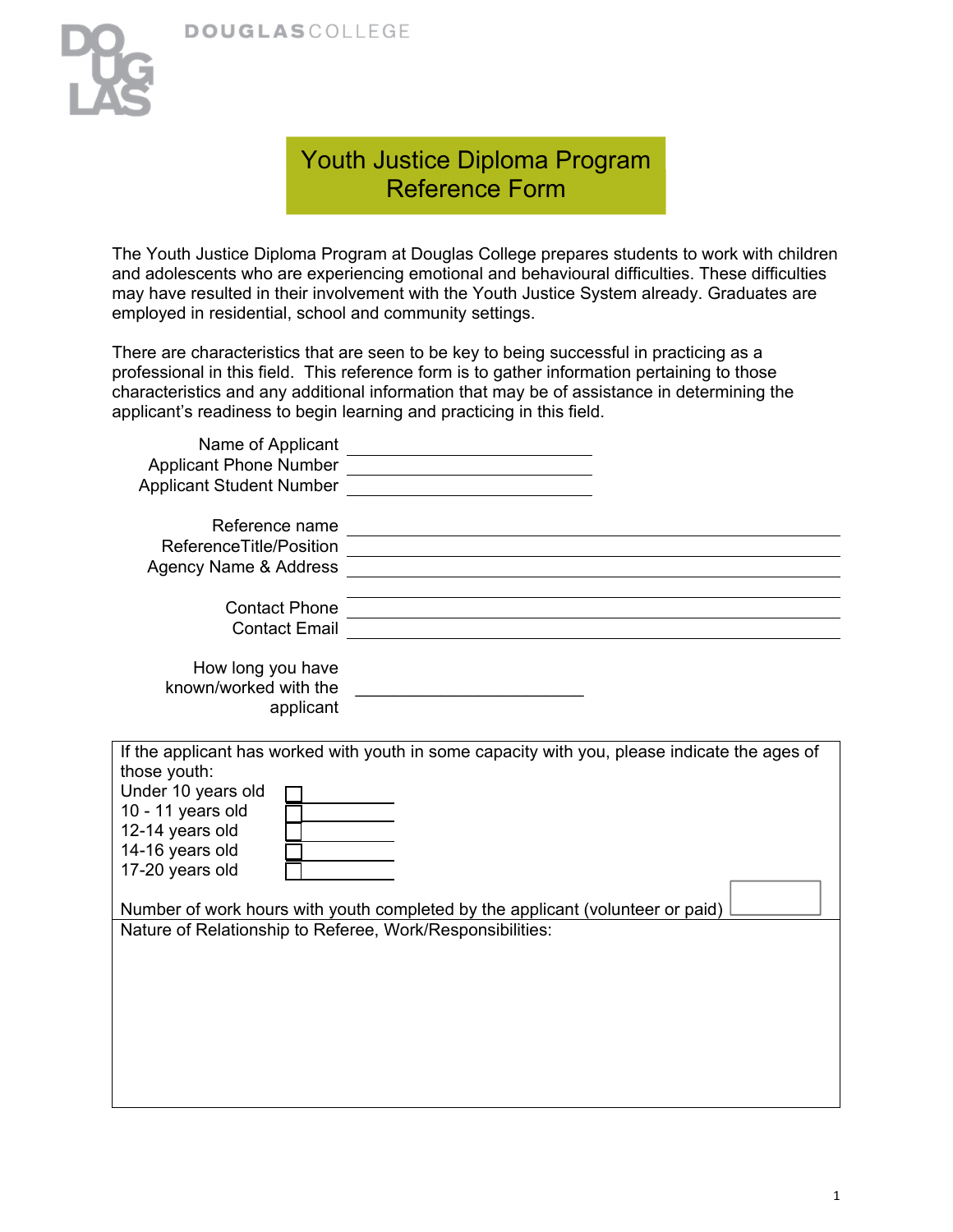

The following questions pertain to key characteristics important to beginning learning and practice in the Youth Justice Diploma Program at Douglas College as well as to beginning practice in the field.

Did the applicant arrive punctually and regularly as scheduled?

Was the applicant reliable?

Please describe the quality and extent of interactions with:

"Clients" (Customers):

Other staff/coworkers: